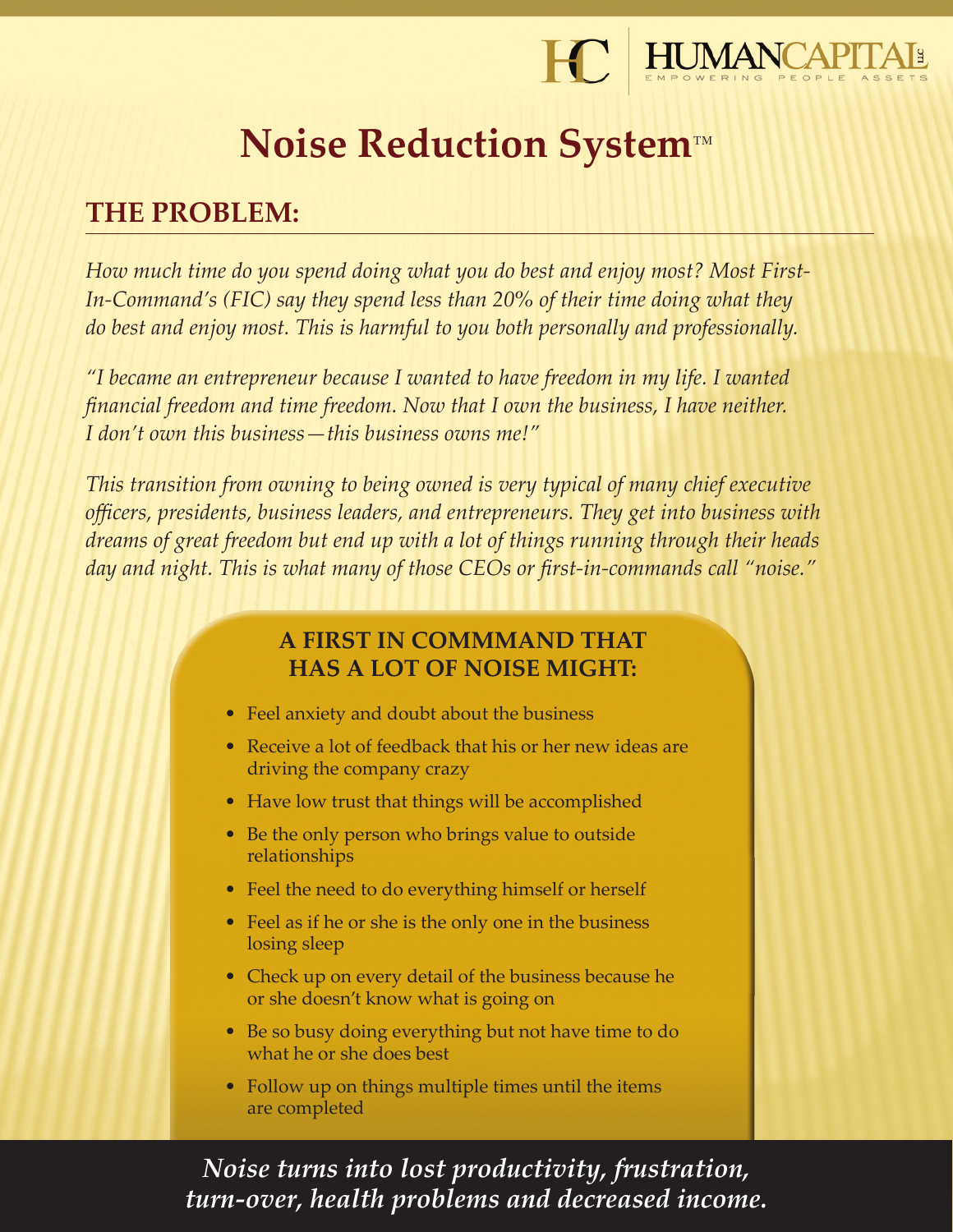

# **THE SOLUTION:**

# **Noise Reduction System**™

### **NRS™ Overview:**

- NRS<sup>™</sup> will be 10 monthly, 2 hour sessions
- Each session will have a video information and training session from Larry Linne
- Each session will use NRS™ tools in order to translate the work done into reality back at your company
- Homework will be assigned each month in order to drive practical application for you and to start making change happen
- Sessions will be interactive and will offer the participants the opportunity to learn from everyone's experience.
- Attendance is critical. You will gain the most value from being at every session.
- Tools, homework and facilitator feedback will ensure that the FIC is always in the loop.

The Noise Reduction System™ has been developed to help business owners (FIC) and their key partner (SIC), translate the concepts from the book "Make the Noise Go Away™" into everyday reality.

## *Completion of the program will result in the creation of an effective Noise Reduction Team that will deliver Freedom to Grow for the FIC and Freedom to Act for the SIC.*

## **NRS™ Concepts:**

The "concepts" addressed in the class are as follows:

- 1. Psychology of a CEO
- 2. What a First in Command Needs
- 3. FIC / SIC MySkills
- 4. Problem Solving
- 5. Innovation Gap
- 6. Keeping Priorities
- 7. Interpreting/Repeat the FIC Message
- 8. Values
- 9. Losing sleep and showing you care
- 10. Make the company look good
- 11. Spending Time With Clients
- 12. Have To / Should Do / Want To
- 13. Keys to SIC Sucess
- 14. Lead Versus Do
- 15. Bringing New Ideas
- 16. Results
- 17. Organizational Skills
- 18. Culture Management
- 19. Ownership Value
- 20. Tuition 101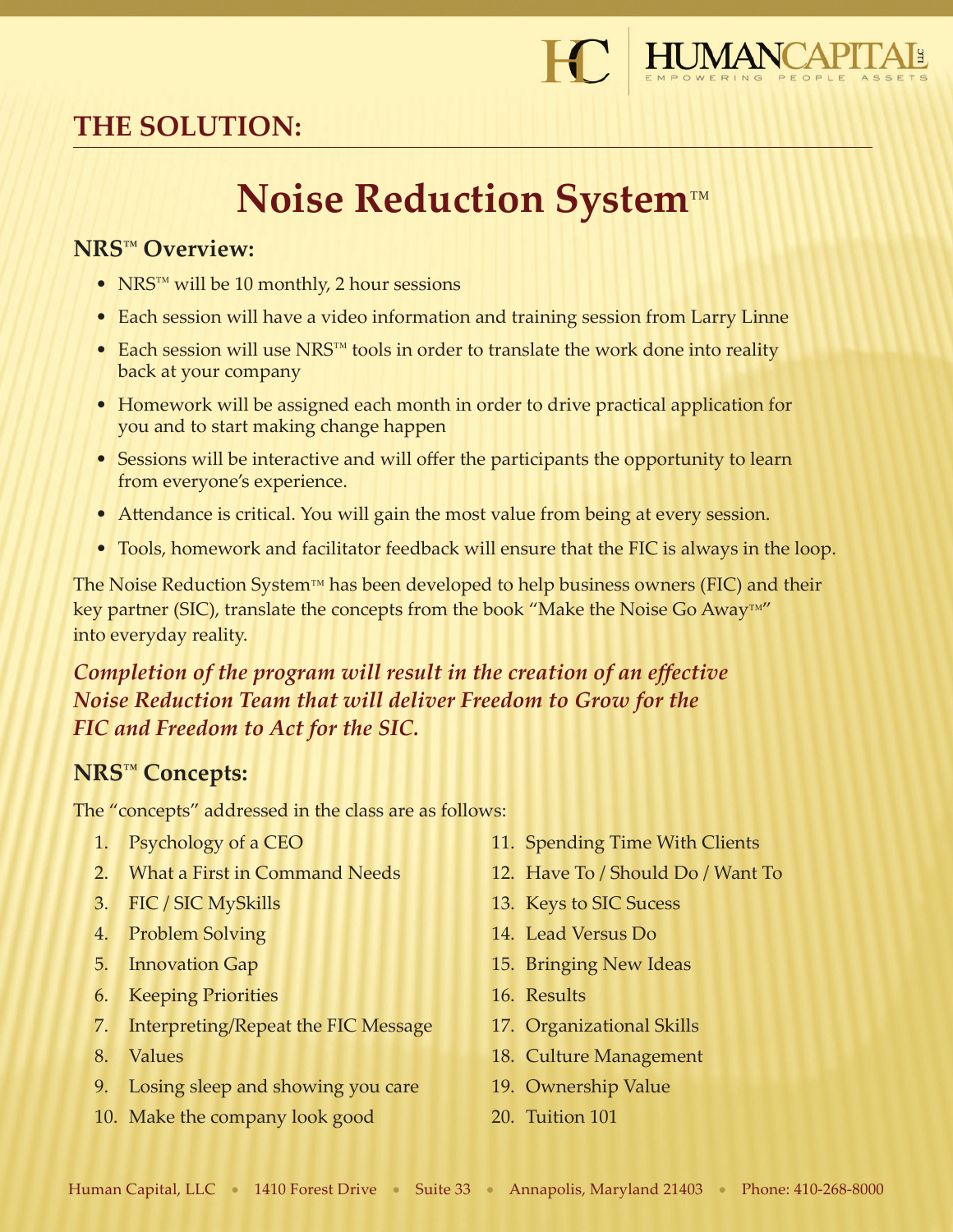

During the 10 month program the SIC will gain clarity and impact the business by delivering Results for the FIC that allows them to spend 80% of their time doing what they do best and enjoy the most. This will reduce the NOISE for the business owner and drive RESULTS for the company.

Human Capital LLC will conduct the Noise Reduction System™ Training beginning on October 19, 2010 with classes held monthly on the 3rd Tuesday of each month. Classes will be held at First Citizens Bank 818 Bestgate Road Annapolis from 8:00 am until 10:00 am. Space will be limited for these training sessions.

The first and last session will be attended by both the First-In-Command (FIC) and the Second-In-Command (SIC). Sessions 2-9 will be attended by Second-In-Command (SIC) only. Work books for each session will be provided at the beginning of each session and will be added to previous materials as you build your Noise Reduction System™ Book.

*Noise Reduction System*™ *10 Month Training Session: \$3,000.00 per (SIC)* 

## **MATERIALS INCLUDED**

- 10 Videos / Larry Linne Lead Concepts
- 10 Classes Participant Guides (SIC)
- 2 Classes Participant Guides (FIC)
- 27 Tools for SIC Development
- Make the Noise Go Away Book for SIC